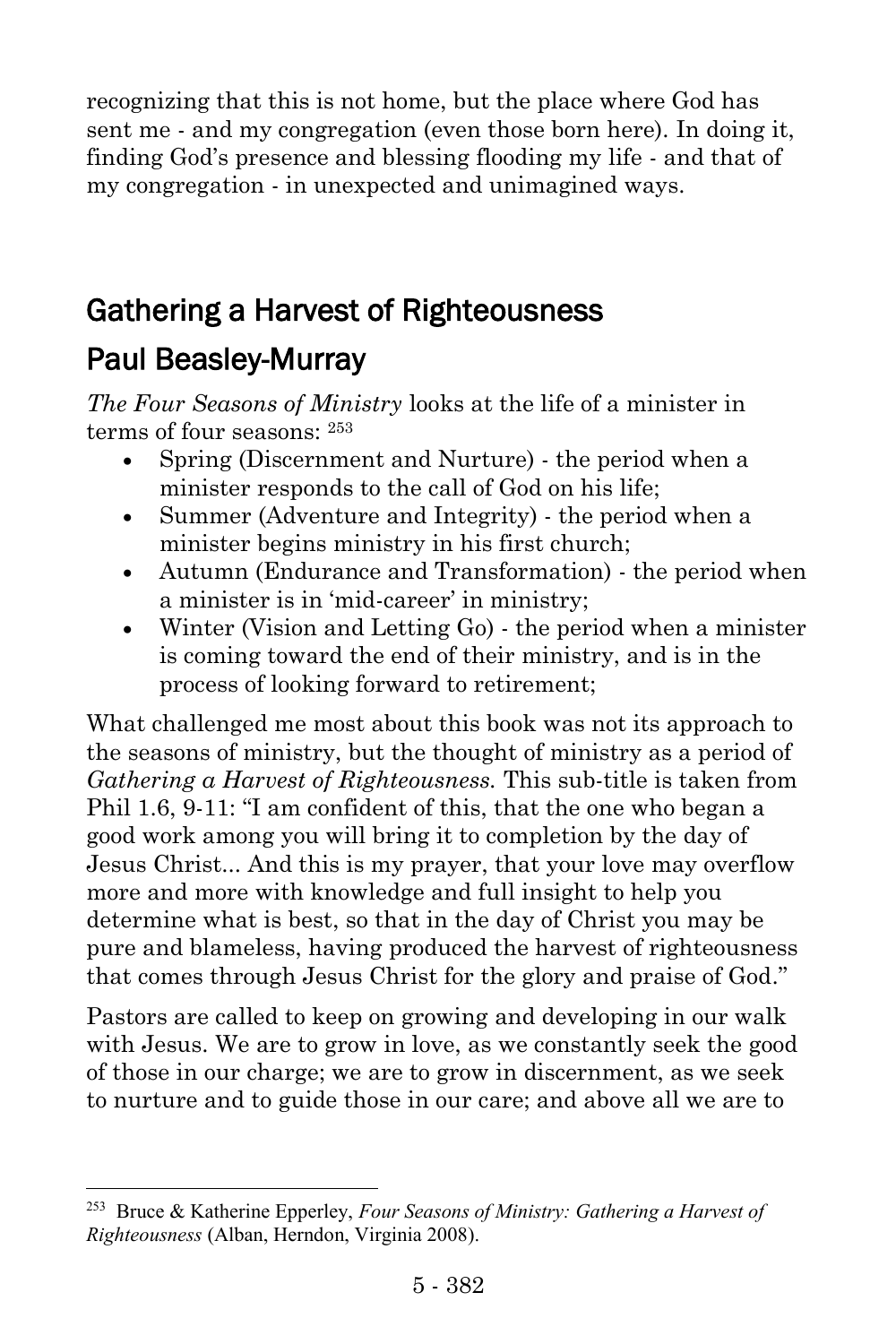grow in grace, exhibiting the kind of righteousness found in Christ, who emptied himself and became the servant of all.

But Paul wasn't writing to pastors, but to a church. He wanted the members of the church at Philippi to grow in love, discernment and grace. Since I had a commitment to speak to a church retirement group, I decided to apply some of the insights to them. I spoke about the need we all face to 'gather a harvest of righteousness'. It is an enormous challenge. Yet, as I reflected on Paul's words, I realised that it is not just a matter of us, by our own effort, producing fruit. It is about allowing God to do his work of grace in our hearts and lives: "I am sure that God who began this good work in you, will carry it on until it is finished on the Day of Christ Jesus" (Phil 1.6: see also 2.13: "God is always at work in you to make you willing and able to obey his own purpose"). God it is who brings about the harvest. Or in the words of the authors: "God's transforming presence is most often subtle, gradual, and hidden, like the gentle growth of the mustard seed, until it bursts forth in moments of insight and clarity. Like all experiences of grace, one's call to ministry is lifelong and embraces silent preparation as well as intentional cultivation. God calls pastors to grow in ministry in every moment and season of life".

Towards the end of the book, three spiritual practices are recommended for those about to retire from pastoral ministry. In speaking to my retirement group, I encouraged them to engage in each of these exercises.

### **1. Writing a spiritual obituary**

The Epperleys write: "While most published obituaries simply state the facts of a person's life in a dry fashion, a spiritual obituary enables the writer to look back upon her or his life and to look ahead toward the future in a way that enables the writer to see the interplay of the many values that shaped her and his life... The following questions can help you think about God's movements in the course of your professional and personal journey:

- What values have motivated your life?
- What is your image of God and how has it shaped your spiritual journey?
- What was your most heroic moment?
- What do you most want to celebrate in your life?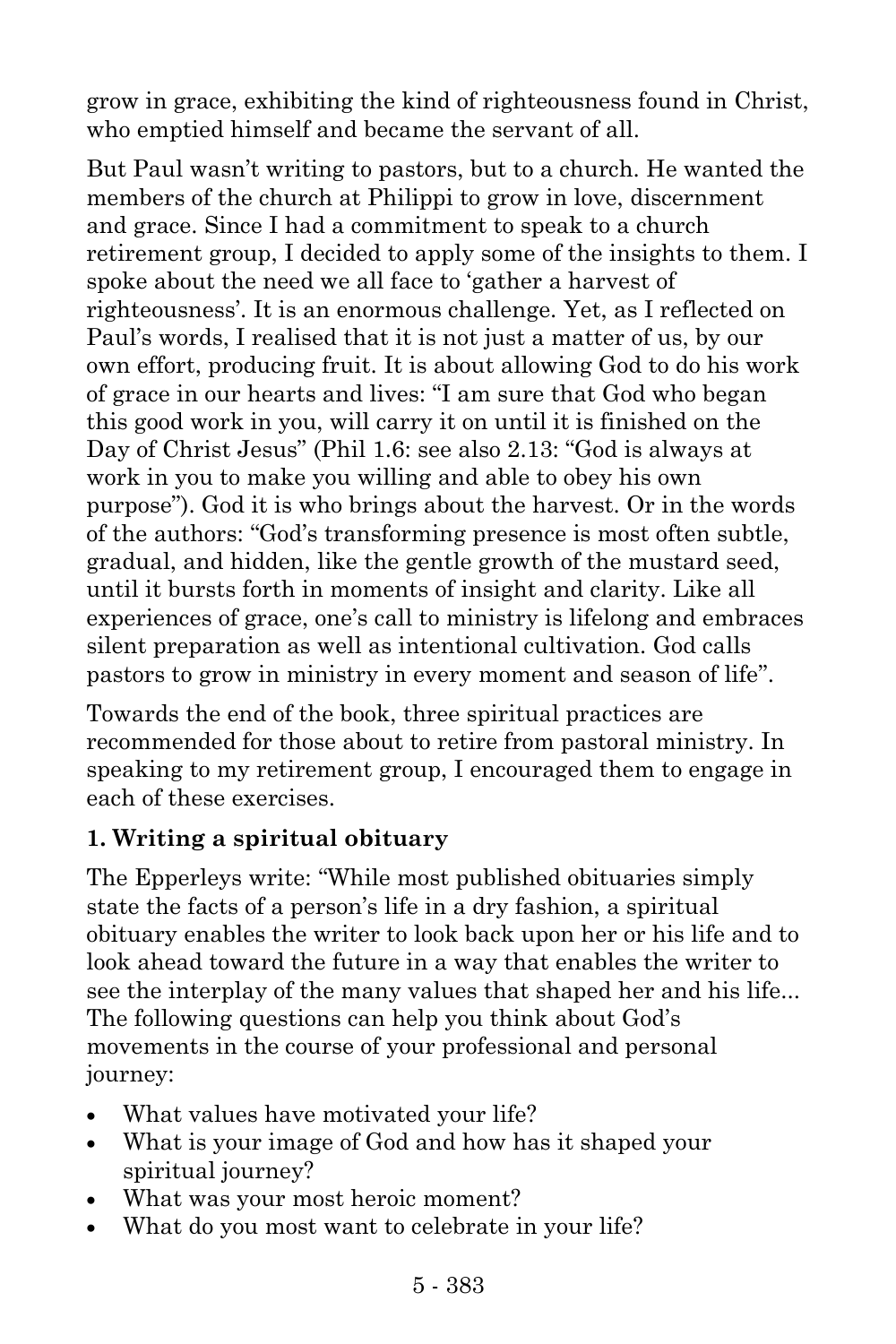- [What do you most want to celebrate in your ministry?]
- Whom have you loved in the course of our life?
- What are your favourite hobbies and pastimes?
- What key phrases, scriptures, or aphorisms sum up your life?
- What do you plan to do in the remaining years of your life?
- What values or counsel do you leave to the next generation?
- What causes have you devoted to your life?

I encouraged my retirement group to likewise look back on their lives and see where God had been at work. "God, who began this good work in you, will carry it on until it is finished on the Day of Christ Jesus". "Many of you," I said, "have been followers of the Lord Jesus for many years. In that time you have sought to serve him. But has it occurred to you that in that time he has also been doing his work in your life? Look back, and reflect not on what you have achieved in your life, but rather on what God has achieved in your life!"

#### **2. Expressing gratitude**

The Epperleys write: "Thanksgiving is the cornerstone of a welllived life. We can move ahead to an unknown future with confidence precisely because we have experienced moments of grace and gratitude in the course of our lives. As you look back over your life's journey, for what relationships and events are you most thankful? In your current life, what are the grace notes and joys for which you are thankful? For what persons in your life do you feel most grateful? For what opportunities are you most thankful? For what 'failures' are you most thankful? Take a moment to write a prayer that expresses your gratitude [to God] for all life's gifts..... Gratitude is experienced not only in our relationship with God, but in our willingness to thank all those who have mediated God's presence to us in the course of our lives. Take time to write a letter or e-mail expressing your gratitude to those who have been pivotal in your life, if they are still alive. You may still write a note to a mentor or friend who is no longer living. If he or she has a spouse, partner, or child still living, you might send a note of remembrance and gratitude to that person."

I encouraged my retirement group to do the same and look back with gratitude, becoming aware of the many ways in which God has blessed us. I challenged them to express their gratitude in writing - both to God and to those whom God had sent to help them.